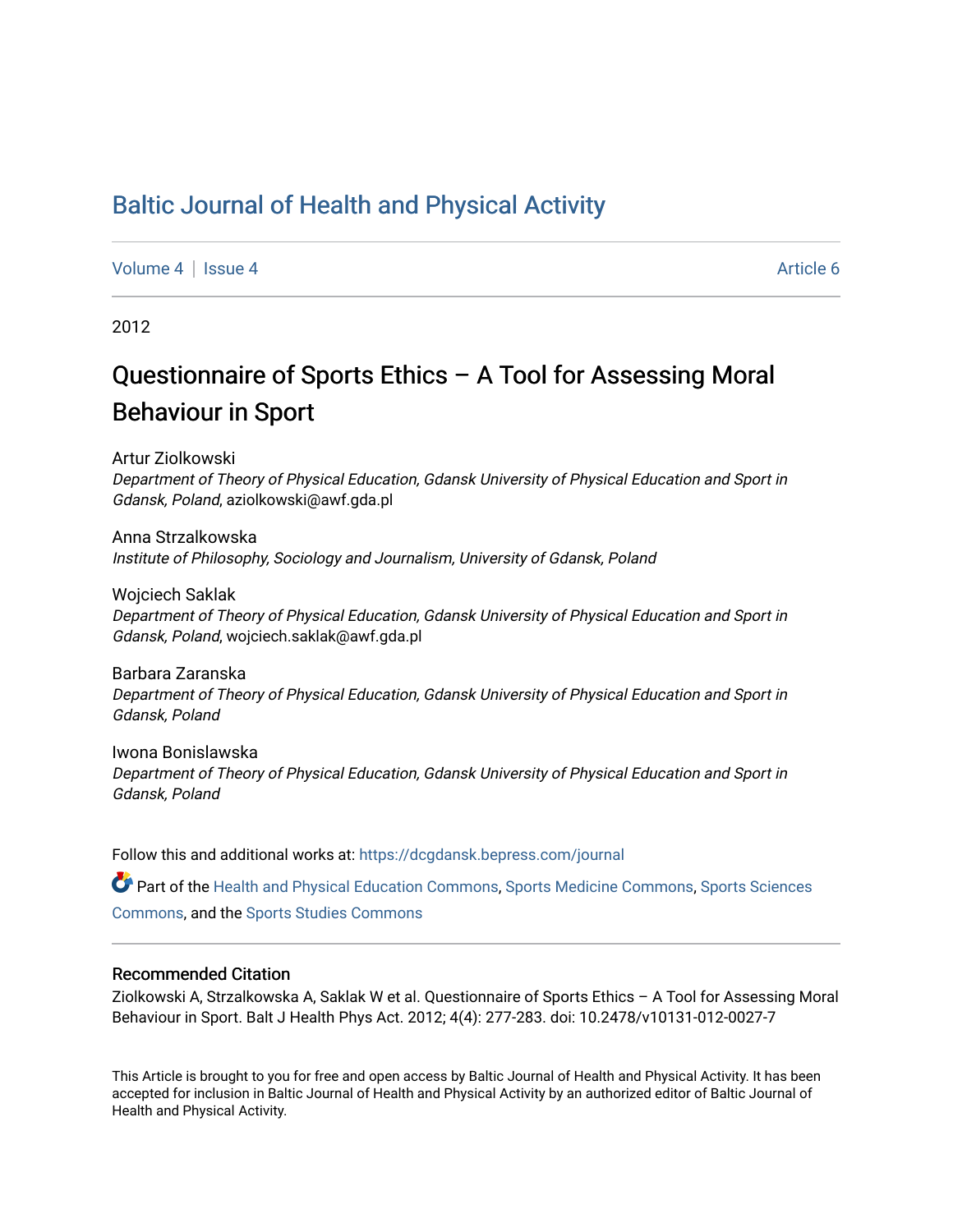VFRSIT/ ORIGINAL ARTICLE

DOI: 10.2478/v10131-012-0027-7

#### **Questionnaire of Sports Ethics – A Tool for Assessing Moral Behaviour in Sport Authors' Contribution:**  A – Study Design B – Data Collection C – Statistical Analysis D – Data Interpretation E – Manuscript Preparation F – Literature Search G – Funds Collection **Artur Ziółkowski1 (A, B, C, D, E, F), Anna Strzałkowska2 (A, B, C, D, E, F), Wojciech Sakłak1 (E, F), Barbara Zarańska1 (E, F), Iwona Bonisławska1 (F)** <sup>1</sup> Gdansk University of Physical Education and Sport in Gdansk, Poland Department of Theory of Physical Education <sup>2</sup> University of Gdansk, Poland Institute of Philosophy, Sociology and Journalism *Key words: ethical codes, types of moral behaviour in sport Abstract*  **Background:** The concept of ethical codes describes and explains morality of modern sports*persons. Authors of the article constructed a tool for assessing methods of moral behaviour in sport on the basis of the concept of ethical codes. The aim of this work is to present a tool for assessing a profile of moral behaviour of people involved in sport (both competitors, coaches and sports activists). Material/Methods: The Questionnaire of Sports Ethics consists of 52 statements which are classified into 5 scales that correspond to specific ethical codes. Respondents assess to what extent a form of behaviour described in the questionnaire is proper (praiseworthy, mark 3) or improper (needed to be condemned, mark −3). Results: The new tool is both reliable and accurate. Conclusions: A theory of 5 ethical codes organizes a multitude of worldview thoughts explaining the way of activities assessment in the sphere of sport depending on the culture.*  **Word count**: 2 035 **Tables:** 5 **Figures:** 0 **References**: 11 **Received:** December 2010 **Accepted:** October 2012 **Published:** December 2012 **Corresponding author:**  Artur Ziółkowski, PhD. Gdansk University of Physical Education and Sport in Gdansk, Poland 80-336 Gdańsk, K. Górskiego 1 E-mail: aziolkowski@awf.gda.pl Phine: +4858 554-72-95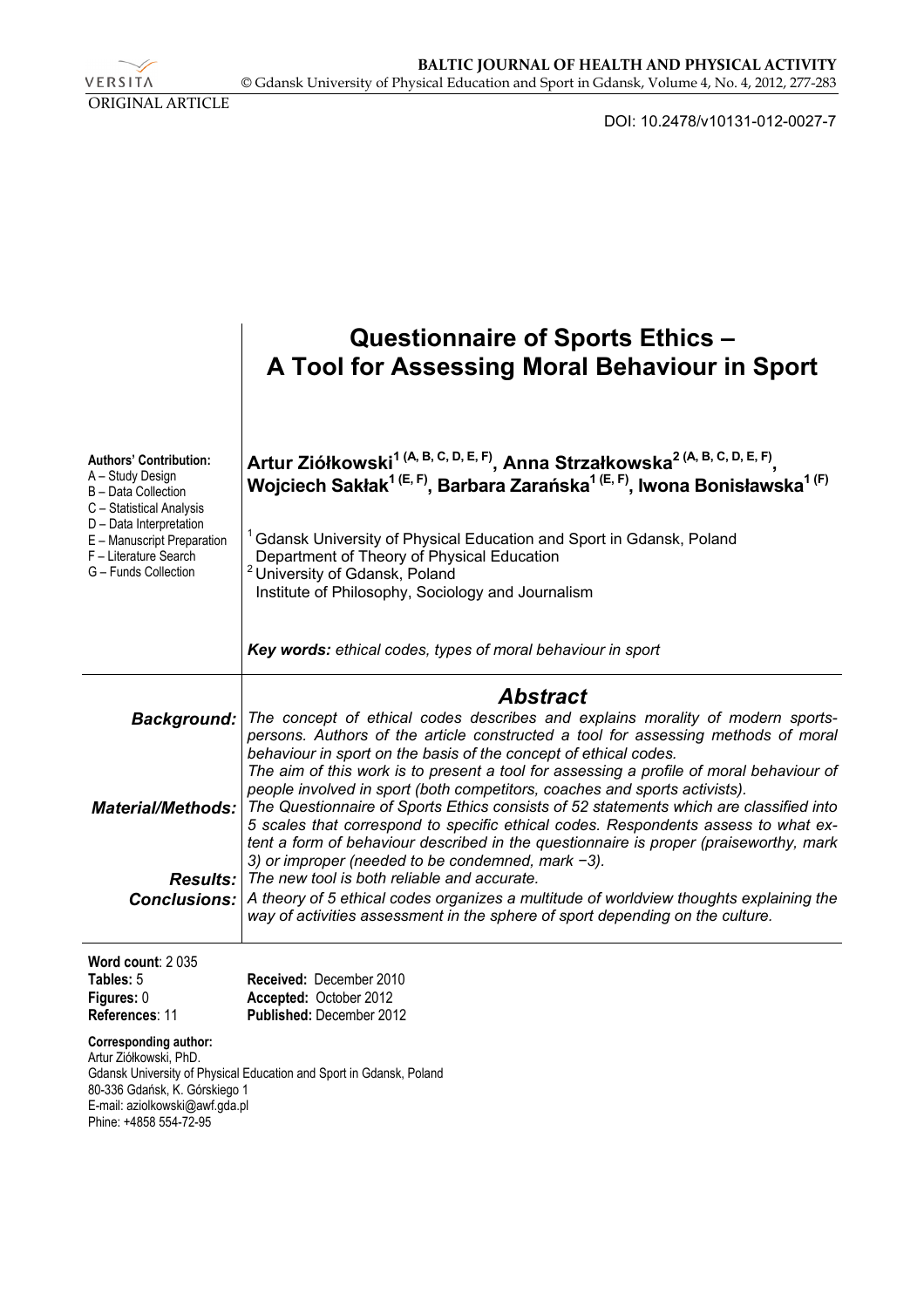#### **Introduction**

When moralising (assessing) any human behaviour, a cultural context is crucial [1, 2]. The reports of culture anthropologists show that what is subject to moral assessment in one culture does not have to be subject to it in another one [3]. Formulation of moral assessments is therefore influenced by certain beliefs and appraisals connected with human behaviour dominating in a given culture and being reflected in patterns of features called ethical codes or ethics [4].

In order to diagnose the way of moral behaviour in sport, the authors of this article formulated the Questionnaire of Sports Ethics (QSE). An inspiration for creating the tool was the idea of five ethical codes suggested by Wiesław Baryła and Bogdan Wojciszke [5, 6]. The authors list the following types of codes: ethics of autonomy, productivity, dignity, collectivism and divinity. They believe that each of the listed codes is independent of the remaining ones and oscillates around a kind of central tendency determined by its typical sins and virtues. There is more than one code that is fundamental as far as the basis for moral assessment of every human being is concerned. Every code (ethics) has got its call signals (releases) in the environment which either activates it or not. Therefore, moralising is conditioned by a specific situational context, connected with the presence or with the lack of call signals, responsible for releasing a specific ethical code.

A description of ethical codes including typical central values, virtues and major sins can be found in Table 1.

|                         | <b>ETHICS</b><br>OF AUTONOMY                                                                                                           | <b>ETHICS</b><br>OF COLLECTIVISM                                                                                                            |                                                                                                 | <b>ETHICS</b><br>OF COMMON GOOD                                                                                                                                             |  |  |
|-------------------------|----------------------------------------------------------------------------------------------------------------------------------------|---------------------------------------------------------------------------------------------------------------------------------------------|-------------------------------------------------------------------------------------------------|-----------------------------------------------------------------------------------------------------------------------------------------------------------------------------|--|--|
| <b>Central value</b>    | good of another individual                                                                                                             |                                                                                                                                             | good of a social group                                                                          | good of a community as a whole                                                                                                                                              |  |  |
| <b>Cardinal virtues</b> | respect for good, law and freedom<br>of individuals; helping other<br>people, loyalty towards individuals                              | respect for good, law and interests<br>of a social group; sustaining a<br>group integrity, loyalty towards the<br>group, conformism         |                                                                                                 | respect for norms of which the<br>society as a whole is a<br>beneficiary, even when a specific<br>individual or social groups gain<br>nothing or they lose                  |  |  |
| <b>Major sins</b>       | doing harm to another individual,<br>violating rights of individuals<br>(physical, psychological, moral),<br>disloyalty to individuals | acting to the detriment of a group,<br>disloyalty to the group, non-<br>conformism, breaking the group's<br>integrity, disavowing the group |                                                                                                 | violating norms of which the<br>society as a whole is a<br>beneficiary, even when a subject,<br>a specific individual or social<br>groups gain nothing when obeying<br>them |  |  |
|                         |                                                                                                                                        |                                                                                                                                             |                                                                                                 |                                                                                                                                                                             |  |  |
|                         | <b>ETHICS</b><br>OF DIGNITY                                                                                                            |                                                                                                                                             |                                                                                                 | <b>ETHICS</b><br>OF PRODUCTIVITY                                                                                                                                            |  |  |
| <b>Central value</b>    | living with dignity                                                                                                                    |                                                                                                                                             | production of goodness                                                                          |                                                                                                                                                                             |  |  |
| <b>Cardinal virtues</b> | spirituality (terrestrial or extra-terrestrial), honour,<br>contempt for material values, sustaining integrity (of<br>class, of caste) |                                                                                                                                             | usefulness, effectiveness, diligence, economy,<br>postponing bonuses, success                   |                                                                                                                                                                             |  |  |
| <b>Major sins</b>       | self-tarnishing, loss of "honourable capability",<br>improper form, pursuit of material values, changing<br>time-honoured customs      |                                                                                                                                             | lack of productivity, laziness, waste (of values, time),<br>rapid consumption, valuing emotions |                                                                                                                                                                             |  |  |

Tab. 1. Characteristics of five ethical codes [7]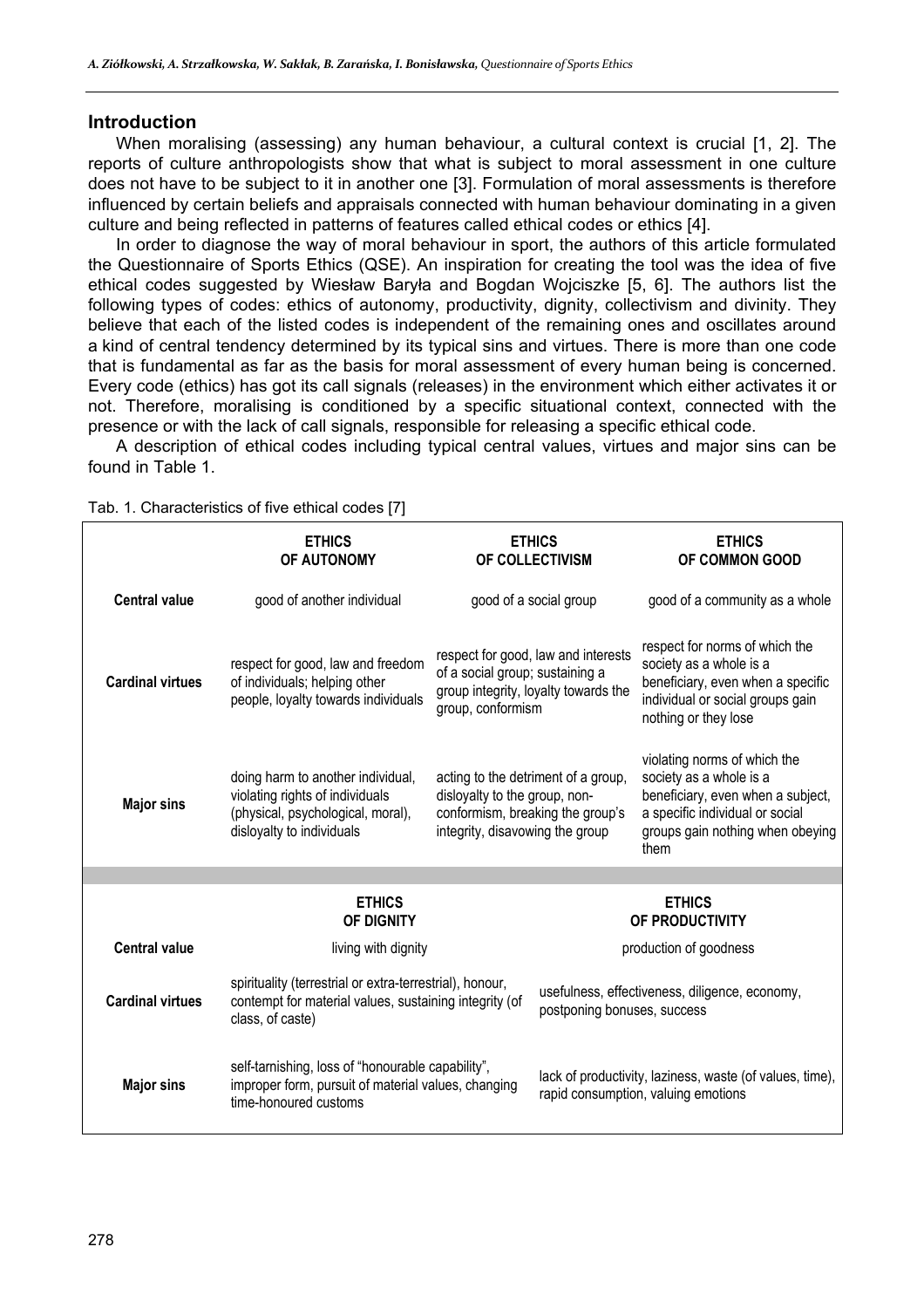When constructing the tool, we made an assumption that if one can discuss popular moral behaviour (in out-of-sports situations), one can also discuss moral behaviour with regard to sport basis, adopting cultural and social factors for differentiation of moral assessments, resulting from a participation in sports culture. It has been assumed that moral assessments with regard to sport are based on the same central values which determine major "virtues" and "sins" within five ethical codes.

#### *Aim*

The aim of this work is to present a tool for assessing a profile of moral behaviour of people involved in sport (competitors, coaches and sports activists). In the following part, the Questionnaire of Sports Ethics has been presented. A way of its formulation has been described and selected evaluation analyses of the new diagnostic tool have been presented.

## **Method**

The construction of the questionnaire has been divided into three phases. In the first phase 50 people (students from different fields of study at the University of Physical Education and Sport) were asked to express their opinion concerning typical moral and immoral behaviour in sport. Each student was supposed to list at least 5 examples of good and bad behaviour connected with sports competition in the prepared form. After collecting the material, the repeated content was eliminated and possibly uniform grammatical form was given to the remaining material. In the second phase of formulating the tool, the list of morally relevant behaviour in sport was assessed by three competent referees. The referees were given a thorough instruction being a development of the specific codes' characteristics. Each referee assessed behaviour paying special attention to one specific ethical code. Only those examples of behaviour were chosen as to which referees' opinions were unanimous as far as specific ethical code was concerned. At this stage of formulating the tool, some items were modified or completely rejected. Then, the referees used a seven-point scale in order to assess whether the behaviour was moral or immoral. Taking into consideration different referees' assessments, an average assessment was assumed which presented information on the level of intensification of each of the five ethical codes within each behaviour. In the third phase of formulating the tool, 10-11 items (behaviour patterns) were chosen which were markers of ethics according to the referees, i.e. behaviour patterns strongly indicating one of the ethical codes to which they were related.

100 students from secondary schools were tested with a usage of the sample version of the test and after calculating an accuracy of each scale, the final version has been assumed.

The final version of the questionnaire comprises 52 statements divided into 5 scales corresponding to individual ethical codes. Respondents assess to what extent a form of behaviour described in the questionnaire is proper (praiseworthy) or improper (needed to be condemned). Assessment has been made with a usage of a seven-point scale, from -3 (in the case of very inappropriate behaviour) to +3 (in the case of very appropriate behaviour). On average it took 15 minutes to fill in the form.

The instruction and the sheet have been enclosed in the Appendix (Tables A1 and A2).

#### *A Way of Calculating QSE's Results*

For each ethical code in sport one can calculate an average result (summing up points achieved by the respondents for their answers according to the key and dividing them by the number of questions on the scale. A respondent gets from 1 to 7 points for every answer. In the case of some items, the direction of marking on the scale is turned around so as the higher number on a given scale showed a more intense influence of the ethical code. Because of different numerical strength on scales (ethical codes) it is suggested that results be presented with a usage of arithmetic means. A key for calculation of average results for each scale (ethical code) is presented in the table below (Table 2).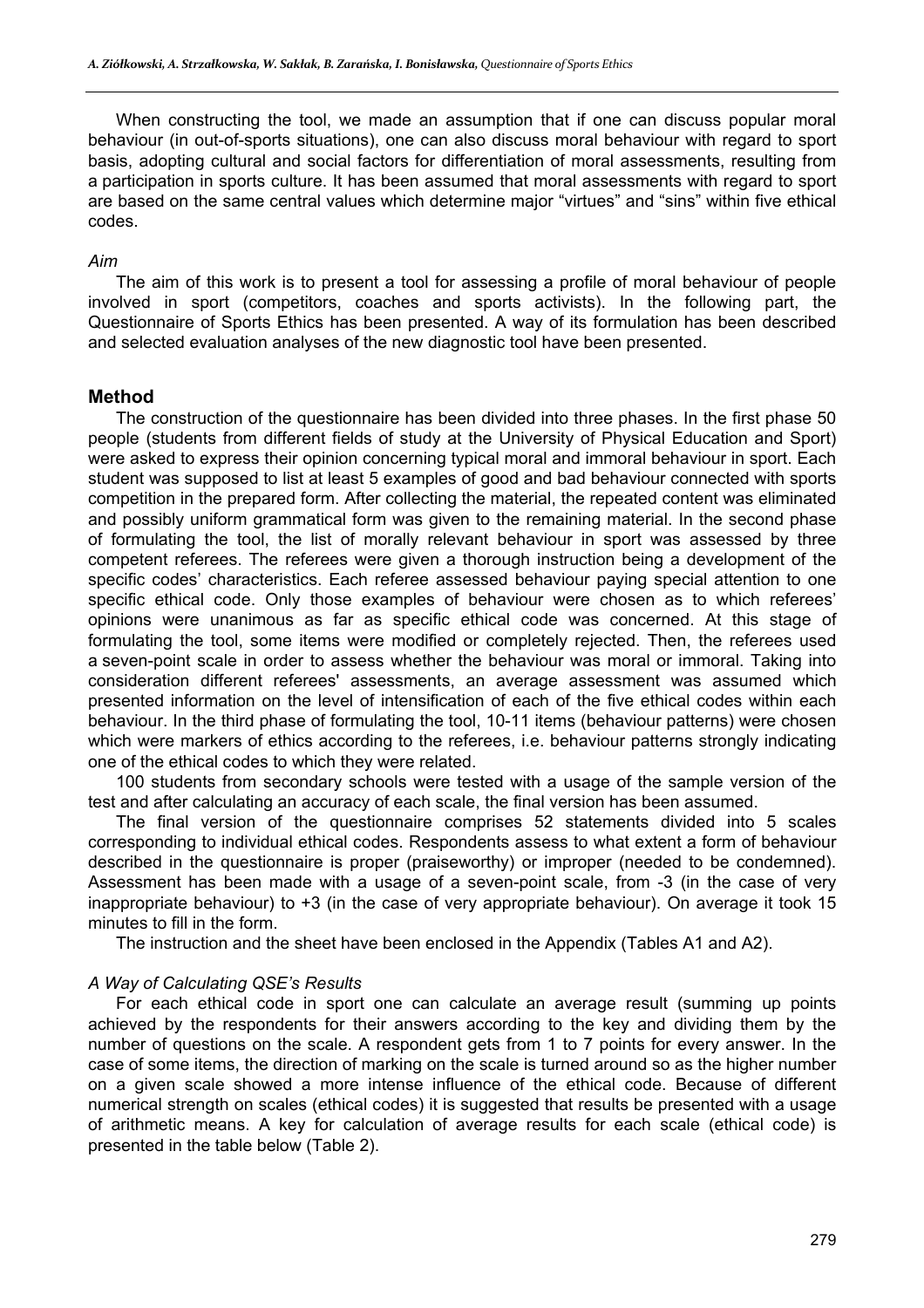| Name of the scale      | Number of an item in the text                           | <b>Number of items</b> |  |
|------------------------|---------------------------------------------------------|------------------------|--|
| Ethics of autonomy     | $1*,6$ , $11*, 16$ , $21*, 26$ , $31, 36, 41, 46*, 51*$ |                        |  |
| Ethics of dignity      | 2, 7*, 12, 17, 22, 27, 32*, 37*, 42*, 47, 52*           | 11                     |  |
| Ethics of collectivism | 3*, 8, 13*, 18*, 23, 28, 33, 38, 43*, 48*               | 10                     |  |
| Ethics of common good  | 4*, 9*, 14, 19, 24, 29, 34*, 39*, 44, 49*               | 10                     |  |
| Ethics of productivity | 5, 10*, 15*, 20*, 25*, 30, 35, 40*, 45, 50              | 10                     |  |

|  |  |  |  |  | Tab. 2. A key for calculation of the results in separate sports ethics |  |
|--|--|--|--|--|------------------------------------------------------------------------|--|
|  |  |  |  |  |                                                                        |  |

*Comment: when the number is followed by "\*" turn the scale around* 

# **Results**

#### *Accuracy*

The accuracy research of the Questionnaire of Sports Ethics was conducted among secondary school students from the last years (sport championship schools and sports secondary schools) and among first year's students of Gdansk University of Physical Education and Sport. After verification of the research material, in total 244 respondents were among the examined sample. In the group of respondents there were 36.2% of women and 63.8% of men aged 17-22. Active sports persons constituted 58.9% and the percentage of those who did not train or who practiced sport recreationally was 41.1%.

The Questionnaire of Sports Ethics is characterized by high accuracy (Cronbach's Alpha=0.891).

#### *External Accuracy*

The tool's accuracy has also been confirmed by the research. Separate ethical codes characterizing popular reasoning of respondents correlate positively with all ethical codes in sport. The highest correlations were noted between analogous general ethical codes (EC) and ethical codes in sports situations (SEC).

|                           | Ethics of autonomy<br>in sport | Ethics of dignity in<br>sport | Ethics of<br>collectivism in sport | Ethics of common<br>good in sport | Ethics of<br>productivity in sport |
|---------------------------|--------------------------------|-------------------------------|------------------------------------|-----------------------------------|------------------------------------|
|                           | 0.36                           | 0.31                          | 0.22                               | 0.23                              | 0.12                               |
| Ethics of autonomy        | 0.01                           | 0.01                          | 0.01                               | 0.01                              | 0.066                              |
|                           | 244                            | 244                           | 244                                | 244                               | 244                                |
|                           | 0.30                           | 0.33                          | 0.38                               | 0.27                              | 0.25                               |
| Ethics of<br>collectivism | 0.01                           | 0.01                          | 0.01                               | 0.01                              | 0.01                               |
|                           | 244                            | 244                           | 244                                | 244                               | 244                                |
| Ethics of common<br>good  | 0.36                           | 0.42                          | 0.25                               | 0.39                              | 0.15                               |
|                           | 0.01                           | 0.01                          | 0.01                               | 0.01                              | 0.016                              |
|                           | 244                            | 244                           | 244                                | 244                               | 244                                |
|                           | 0.32                           | 0.39                          | 0.31                               | 0.24                              | 0.26                               |
| Ethics of dignity         | 0.01                           | 0.01                          | 0.01                               | 0.01                              | 0.01                               |
|                           | 244                            | 244                           | 244                                | 244                               | 244                                |
| Ethics of<br>productivity | 0.31                           | 0.31                          | 0.31                               | 0.30                              | 0.27                               |
|                           | 0.01                           | 0.01                          | 0.01                               | 0.01                              | 0.01                               |
|                           | 244                            | 244                           | 244                                | 244                               | 244                                |

Tab. 3. Ethical codes and sports ethics of young people (N=244)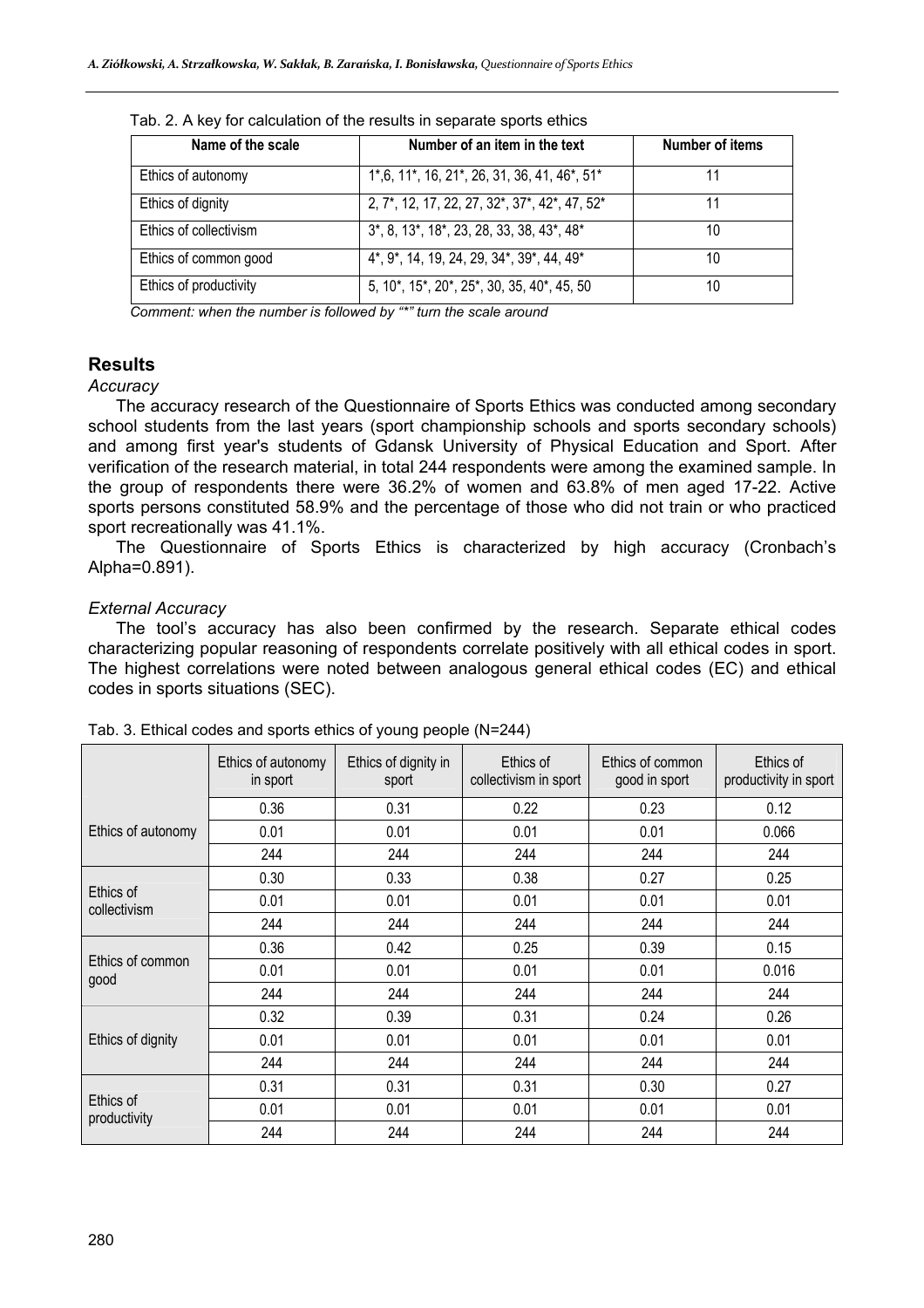#### *Factor Accuracy (Internal)*

In order to determine the structure of ethical codes, factor analyses were conducted with a usage of the principal components method with non-orthogonal Promax rotation with Kaiser's normalization (for subscales that can correlate with one another) [7]. In order to identify the number of factors, a criterion of scree graph was used . During the analysis, 4 factors were distinguished which saturated similar sets of items. Positions with considerable factor charges were taken into consideration. Two more factors could not have been identified.

Factor I includes the biggest number of items and can be interpreted in the field of two ethics: common good and collectivism. The most representative positions for the factor are:

- a) counted to the subscale of collectivism in the questionnaire, in other words 8 (0.56), 18 (0.45), 23 (0.55), 33 (0.61), 38 (0.46), 43 (0.57), 48 (0.48);
- b) counted to the subscale of common good in the questionnaire, in other words 14 (0.50), 19 (0.61), 24 (0.68), 29 (0.38), 34 (0.49), 44 (0.48), 49 (0.63).

Factor II can be interpreted as ethics of autonomy. The most representative positions for the factor are: 1 (0.43), 11 (0.64), 16 (0.57), 21 (0.63), 26 (0.46), 46 (0.60), 51 (0.56).

Factor III can be interpreted as ethics of productivity. The most representative positions for the factor are: 5 (0.43), 10 (0.63), 15 (0.64), 20 (0.65), 25 (0.67), 30 (0.42), 35 (0.54), 50 (0.52).

The last factor from the distinguished ones, factor IV can be interpreted as ethics of dignity (however, factor charges of some items included in them are not significant. The most representative positions for the factor are: 2 (0.56), 12 (0.54), 17 (0.54), 42 (0.48), 47 (0.43).

One can therefore assume that the Questionnaire of Sports Ethics measures at least 4 distinguished ethics in the concept of Baryła and Wojciszke [5, 6]. The presented data indicate a certain compliance of the Questionnaire of Sports Ethics' factor structure with the theoretical model being fundamental for its construction. The tool can be recognized as accurate and reliable.

# **Conclusions**

So far quite a lot of diagnostic tools concerning the moral sphere have been developed [8, 9, 10]. The concept of ethical codes can gain significant value in describing and explaining the character of contemporary sports persons' morality. A theory of 5 ethical codes organizes a multitude of worldview thoughts explaining the way of activities assessment in the sphere of sport depending on the culture.

Sport as an occurrence of social globalism and universalism is based on theories that interpret moral good and bad in a different way. So far not much research concerning ethical codes understood in such a way and conditioning a direction for moralizing (using rules for determining assessment criteria for specific behaviour patterns in sport depending on the situation) has been conducted [11].

One should remember about the cultural determinants as far as moralizing sports situations is concerned. With regard to conducting research it is worth searching for criteria for moral assessment both for sport fouls and desirable behaviour patterns with a usage of proper assessment tools depending on types of moral behaviour.

#### *Acknowledgement*

The authors would like to express their gratitude to Professor Andrzej Pawłucki for his inspiration and methodological help.

#### **References**

- 1. Ossowska M. Normy moralne. Próba systematyzacji [in Polish] [Moral norms. Systematization attempt]. Warszawa: PWN; 2000.
- 2. Ossowska M. Socjologia moralności. Zarys zagadnień [in Polish] [Sociology of morality. Outline of topics]. Warszawa: PWN; 2005.
- 3. Shweder RA, Mahapatra M, Miller JG. Culture and moral development. In: Kagan J, Lamb S, editors. *The emergence of morality in young children*. Chicago: University of Chicago Press; 1987, 1-83.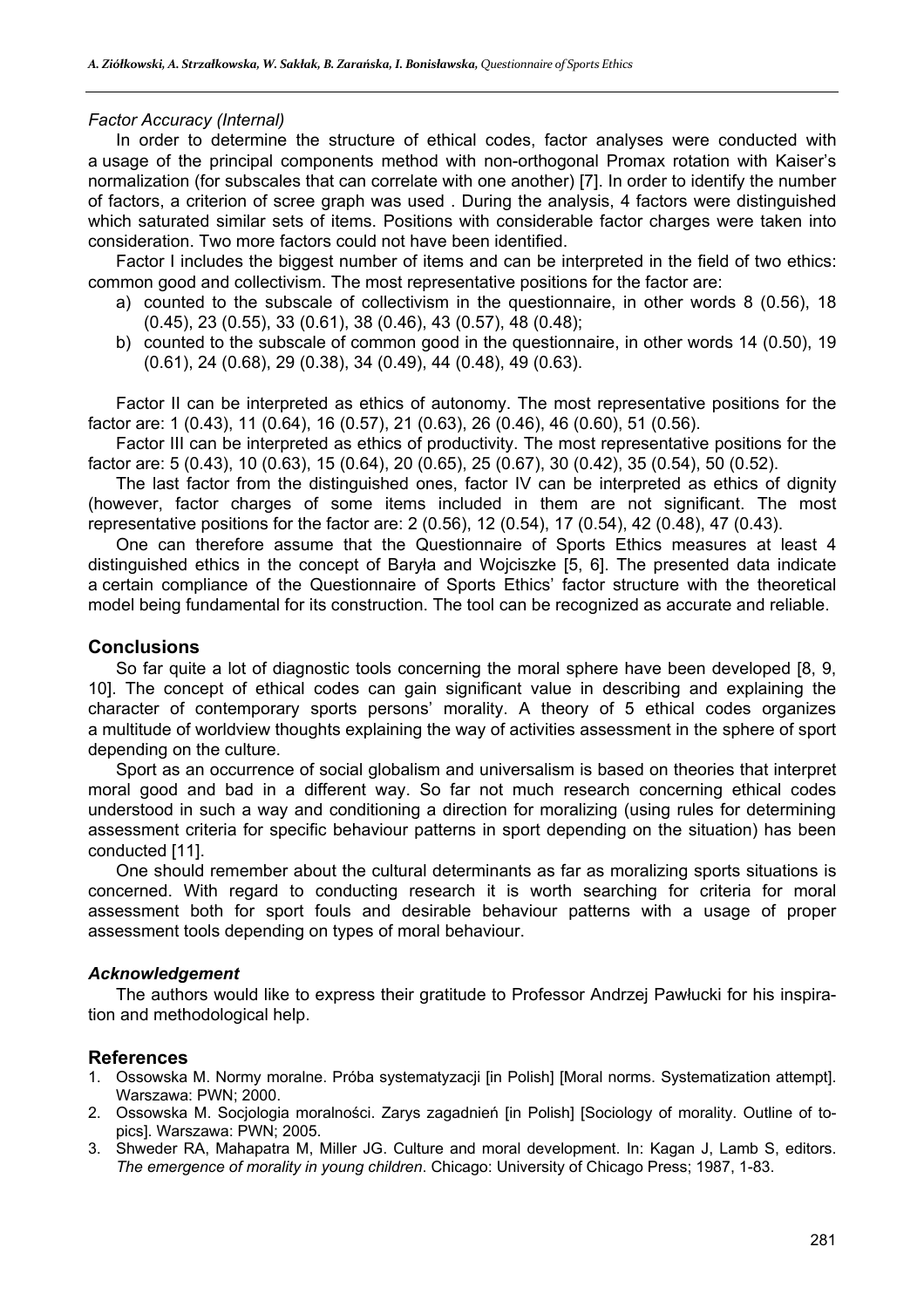- 4. Baryła W, Wojciszke B. Potoczne rozumienie moralności: badania psychologicznej realności etyki godności i etyki produktywności [in Polish] [Popular understanding of morality: tests on psychological reality of ethics of dignity and productivity]. *Psychological Review* 2000; 4: 423-445.
- 5. Baryła W, Wojciszke B. Popular understanding of morality: emotional reactions to behaviour violating or sustaining five ethical codes [in Polish] [Potoczne rozumienie moralności: reakcje emocjonalne na zachowania łamiące lub podtrzymujące pięć kodów etycznych]. In: Wojciszke B, Plopa M, editors. *Osobowość a procesy psychiczne i zachowanie [Personality versus psychical processes and behaviour].* Kraków: Oficyna Wydawnicza Impuls; 2003, 289-311.
- 6. Baryła W. Kryteria potocznego rozumienia moralności. Niepublikowana rozprawa doktorska [in Polish] [Criteria for popular understanding of morality. Unpublished doctoral thesis]. Gdansk: University of Gdansk; 2000.
- 7. Król G, Wieczorkowska G. Budowanie wskaźników za pomocą analizy czynnikowej [in Polish] [Constructing indicators with a usage of factor analysis]. In: Brzeziński J, ed. Metodologia badań psychologicznych. Wybór tekstów [Methodology of psychological research. A selection of texts]. Warszawa: PWN; 2005, 391-417.
- 8. Poznaniak W. Zaburzenia w uspołecznieniu u przestępców. Analiza niektórych mechanizmów psychologicznych [in Polish] [Disturbances in socializing criminals. Analysis of some psychological mechanisms]. Poznań: UAM; 1982.
- 9. Trempała J. Rozumowamie moralne i odporność dzieci na pokusę oszustwa [in Polish] [Moral reasoning and resistance of children to temptation of deception]. Bydgoszcz: WSP; 1993.
- 10. Ziółkowski A. Edukacja na rzecz kultury fair play w szkołach wyznaniowych i świeckich [in Polish] [Education for cultural aspect of fair play in religious and secular schools]. In: Żukowska Z, Żukowski R, editors. *Zdrowie i sport w edukacji globalnej [Health and Sport in global education].* Warszawa: Estrella, 2002, 115-121.
- 11. Ziółkowski A, Strzałkowska A. Moral codes vs. moral attitudes of sportspeople and non-training people. *Research Yearbook* 2005;11:68-72.

# **Appendix**

#### **QSE INSTRUCTION**

These tests are connected with types of actions in sport and they are to determine which behaviour patterns are appropriate and which are inappropriate. Of course people's opinions differ markedly – what is praiseworthy for one person can be condemned by another one. Therefore, we would like you to be guided by your own opinion and not by other people's opinion.

Below we have presented descriptions of many behaviour patterns of sports persons. You are asked to present your own attitude as far as these behaviour patterns are concerned, which means to answer to what extent it is appropriate (praiseworthy) and inappropriate (should be condemned). Next to the number of each behaviour pattern, circle the number which describes your attitude in the best way:

Tab. A1. Scale

| د-                    | -2            |                           |                          |                         |             |                  |
|-----------------------|---------------|---------------------------|--------------------------|-------------------------|-------------|------------------|
| Very<br>inappropriate | Inappropriate | Slightly<br>inappropriate | Neither that<br>nor that | Slightly<br>appropriate | Appropriate | Very appropriate |